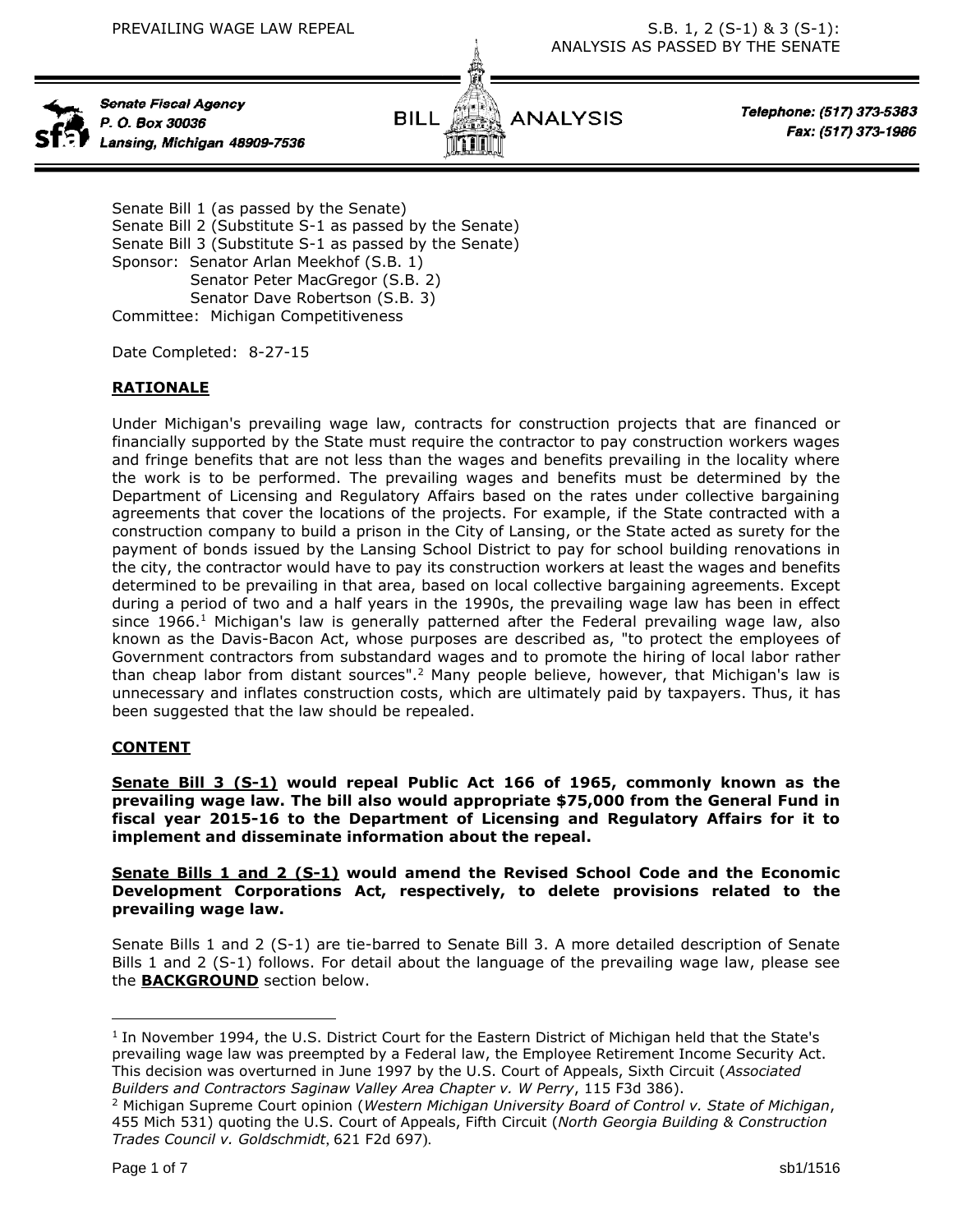### **Senate Bill 1**

The Revised School Code requires a public school academy, urban high school academy, school of excellence, and strict discipline academy to comply with all applicable laws, including statutes listed in the Code. The bill would delete the prevailing wage law from those listed.

### **Senate Bill 2 (S-1)**

The Economic Development Corporations Act requires an economic development corporation to prepare a project plan and requires the plan to contain certain information, including a statement of the proposed method of financing the project. The bill would delete a requirement that the statement indicate the payment to construction workers of the prevailing wage and fringe benefit rates for the same or similar work in the locality where the work is to be performed. The bill also would delete a requirement that those rates be determined under the prevailing wage law.

In addition, the Act provides that a corporation may rely conclusively upon the required statement as to compliance with the payment of prevailing wage and fringe benefit rates, and any contracts, bonds, or notes of a corporation entered into or issued upon reliance on any statement may not be voided due to failure to comply with the requirements described above. The bill would delete that provision.

MCL 308.503 et al. (S.B. 1) 125.1608 (S.B. 2) 408.551-408.558 (S.B. 3)

### **BACKGROUND**

#### Requirement to Pay Prevailing Wage

Public Act 166 of 1965, the prevailing wage law, contains the following language:

Every contract executed between a contracting agent and a successful bidder as contractor and entered into pursuant to advertisement and invitation to bid for a state project which requires or involves the employment of construction mechanics, other than those subject to the jurisdiction of the state civil service commission, and which is sponsored or financed in whole or in part by the state shall contain an express term that the rates of wages and fringe benefits to be paid to each class of mechanics by the bidder and all of his subcontractors, shall be not less than the wage and fringe benefit rates prevailing in the locality in which the work is to be performed.

In other words, to be subject to the Act, a project must meet all of the following criteria:

- -- Be with a "contracting agent".
- -- Be entered into after advertisement or invitation to bid.
- -- Be a "state project".
- -- Require the employment of "construction mechanics".
- -- Be entirely or partly sponsored or financed by the State.

The Act defines "contracting agent" as any officer, school board, board or commission of the State, or a State institution supported in whole or in part by State funds, authorized to enter into a contract for a State project or to perform a State project by the direct employment of labor.

According to the "Act 166 Policy Manual" of the Wage and Hour Division in the Department of Licensing and Regulatory Affairs, "Michigan's prevailing wage law covers State, public schools, charter schools, community colleges, state colleges and university projects, paid for by state funds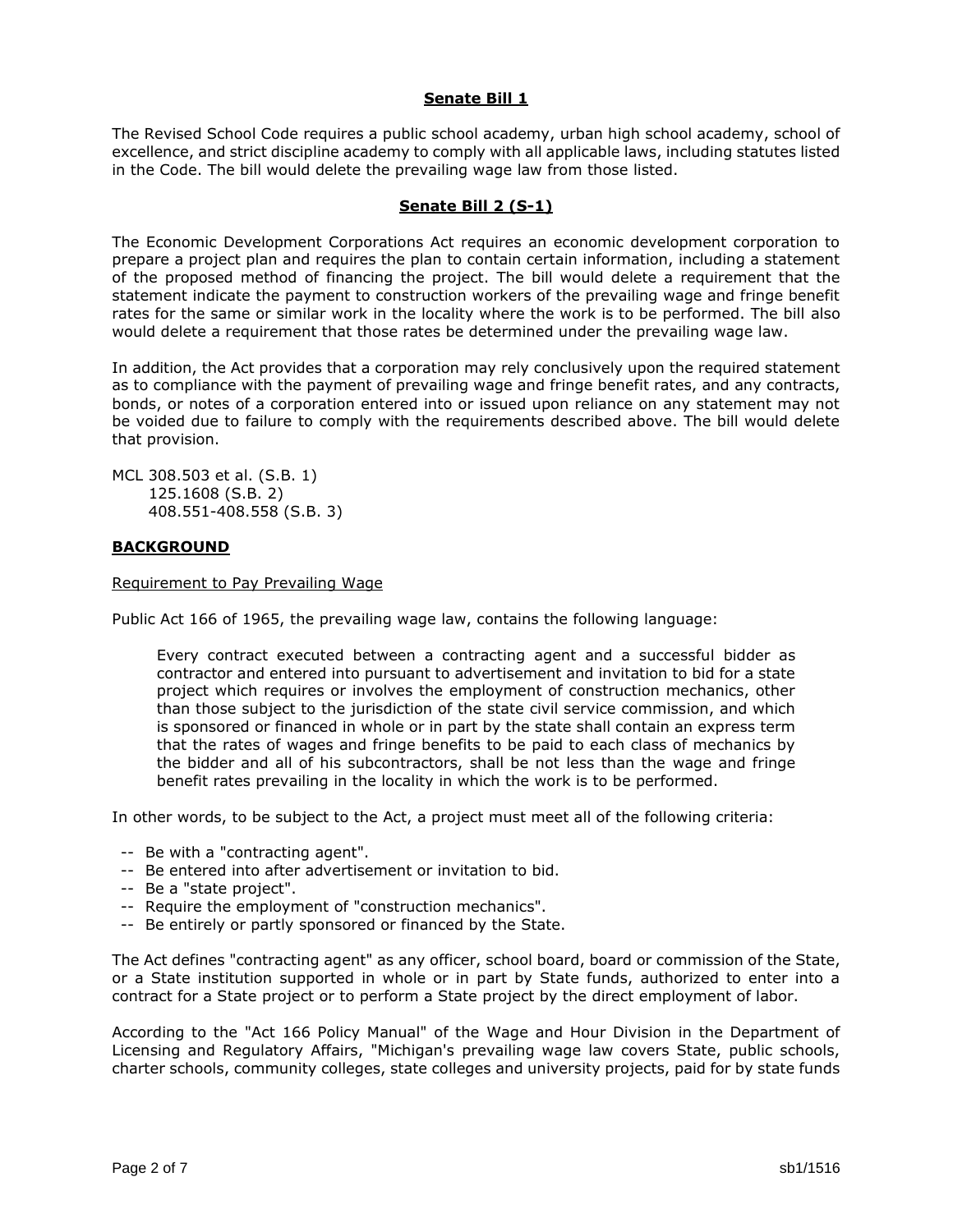or state backed bonds."<sup>3</sup> The manual also notes that the Act does not cover construction projects initiated by cities, townships, or counties, or by other entities not defined in the Act as "contracting agents".<sup>4</sup>

Public Act 166 defines "state project" as new construction, alteration, repair, installation, painting, decorating, completion, demolition, conditioning, reconditioning, or improvement of public buildings, schools, works, bridges, highways, or roads authorized by a contracting agent.

"Construction mechanic" means a skilled or unskilled mechanic, laborer, worker, assistant, or apprentice working on a State project. The term does not include executive, administrative, professional, office, or custodial employees.

"Locality" means the county, city, village, township, or school district in which the physical work on a State project is to be performed.

#### Determination of Prevailing Rates

Before a contracting agent advertises for bids on a State project, the agent must have the Department of Licensing and Regulatory Affairs (LARA) determine the prevailing rates of wages and fringe benefits for all classes of construction mechanics called for by the contract.<sup>5</sup> A contracting agent's request must include the rate schedule or schedules required and any additional specific classifications the agent needs that are not included.

The contracting agent must include the schedule of prevailing rates in the specifications for the work to be performed. If a contract is not awarded or construction is not begun within 90 days after LARA's determination, the Department must make a redetermination before the contract is awarded.

The Department is required to establish prevailing wages and fringe benefits "at the same rate that prevails on projects of a similar character in the locality under collective agreements or understandings between bona fide organizations of construction mechanics and their employers". That is, prevailing rates are compiled from the rates contained in collectively bargained agreements that cover the locations of the State projects. Typically, the prevailing rates that apply are the rates for the county where a project is located. For in some cases, however, a prevailing rate for a particular classification might apply only in certain subdivisions of a county, such as specific townships.

#### **Exemption**

 $\overline{a}$ 

The Act does not apply to contracts on State projects that require the payment of prevailing wages as determined by the U.S. Secretary of Labor under the Davis-Bacon Act, or that contain minimum wage schedules that are the same as prevailing wages in the locality as determined by collective bargaining agreements or understandings between bona fide organizations of construction mechanics and their employers.

<sup>3</sup> In *Western Michigan University Board of Control v. State of Michigan*, the Michigan Supreme Court held that a State university is considered a contracting agent under the prevailing wage law. The "Act 166 Policy Manual" cites this decision and states, "Projects of public Universities and colleges are generally considered state projects unless the documentation shows that the source of funding is federal funds."

<sup>4</sup> The manual also points out that political subdivisions or governmental units that are not contracting agents may have their own prevailing wage requirements, but those requirements are not subject to Public Act 166.

<sup>&</sup>lt;sup>5</sup> The Act requires the rates to be determined by the "Commissioner", which originally referred to a former Department of Labor. As a result of transfers made under several Executive Orders, the Wage and Hour Division in LARA currently is responsible for determining prevailing rates.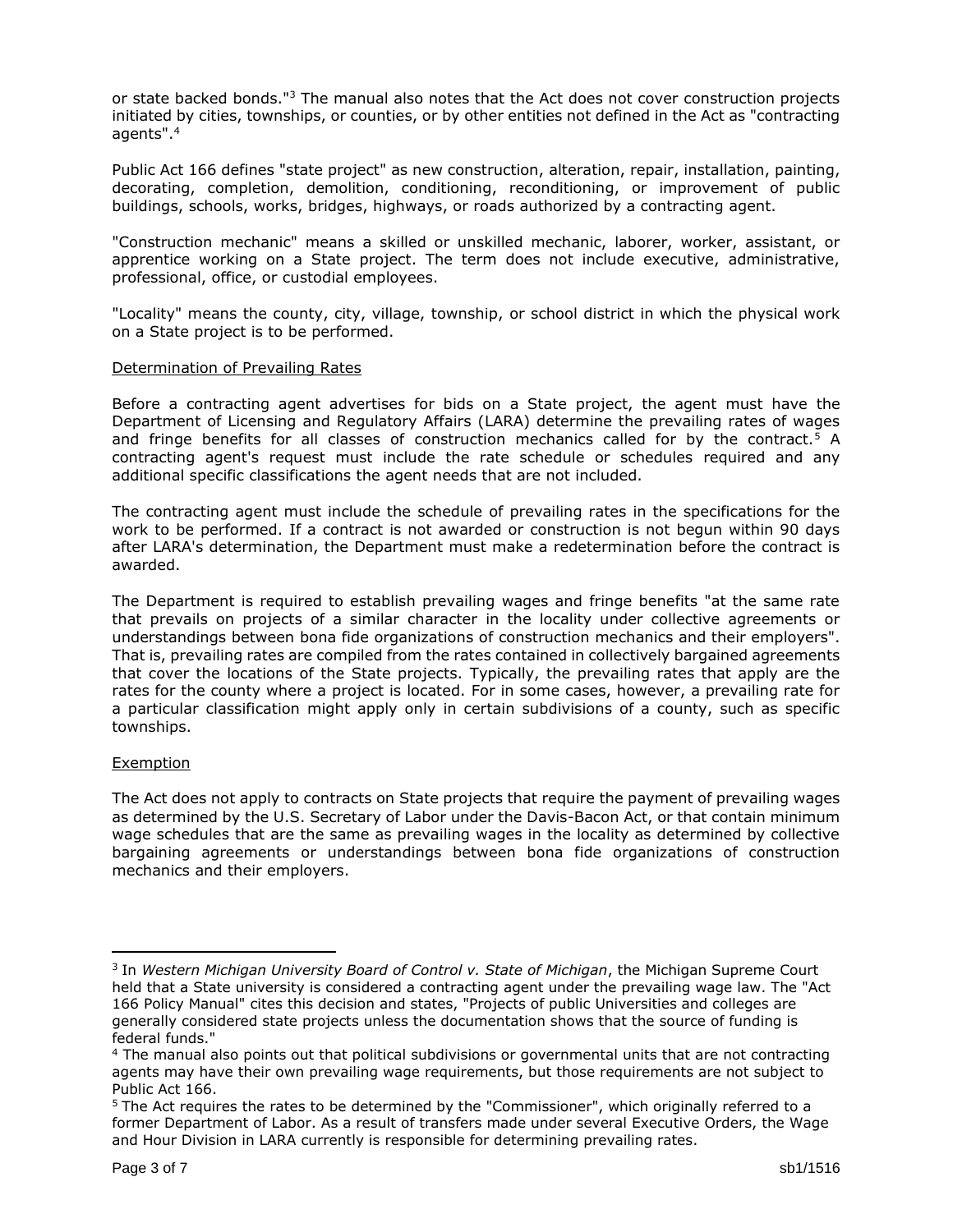#### Other Provisions

Public Act 166 requires every contractor and subcontractor to conspicuously post on the construction site a copy of all prevailing wages and fringe benefit rates prescribed in a contract. Every contractor and subcontractor also must keep an accurate record of the name and occupation of, and the actual wages and benefits paid to, each construction mechanic employed by the contractor or subcontractor in connection with the contract.

A contracting agent, by giving written notice to the contractor and its sureties known to the agent, may terminate the contractor's right to proceed under the part of the contract for which less than the prevailing wage and benefits have been or will be paid. The contracting agent may complete the contract by an agreement with another contractor or otherwise, and the original contractor and its sureties are liable for any excess cost that results.

The Act makes it a misdemeanor to violate the Act but does not prescribe a penalty. (Under the Michigan Penal Code, a misdemeanor for which a penalty is not prescribed is punishable by imprisonment for up to 90 days or a maximum fine of \$500, or both.)

#### **Complaints**

According to the Department, a person who has not been paid the prevailing rate on a State project may file a complaint with the Wage and Hour Division within LARA. The Department will investigate and attempt to resolve the dispute informally. If voluntary resolution is not successful, the complaint will be referred to the prosecuting attorney for enforcement action.

#### **ARGUMENTS**

*(Please note: The arguments contained in this analysis originate from sources outside the Senate Fiscal Agency. The Senate Fiscal Agency neither supports nor opposes legislation.)*

#### **Supporting Argument**

Because local prevailing wages are based on union contracts, which generally require the payment of above-average wages, the prevailing wage law drives up the costs of public construction projects. When a contractor is required to pay high wages and benefits, those costs are reflected in the amount paid by the State or other governmental entity entering into the contract. This means that taxpayers pay more for the construction and renovation of public buildings than those in the private sector have to pay for comparable work. The higher cost of a project also increases the cost of financing, which is passed on to the taxpayers as well. Repealing the law would mean that contracting by the State, school districts, and other bodies that have State backing would be consistent with what is occurring in the rest of the construction industry.

In addition to increasing costs for Michigan taxpayers, the law puts this State at a competitive disadvantage. Reportedly, 44 other states either do not have a prevailing wage law or have one that is not as rigid as Michigan's, and Michigan is one of only six states in which the prevailing wage is based entirely on union contracts. Since less than one quarter of the construction workers in the State are unionized, this disproportionately and unfairly increases labor costs.

Furthermore, the law generates a tremendous amount of administrative work for contractors bidding on State projects, who must determine which wage classifications apply to a particular job. When seeking bids, a contracting agent will request the prevailing wage schedule for the county and include the schedule in the contract specifications, and a contractor bidding on the project will have to base its bid on the applicable classifications. In its 2015 prevailing wage rate list, the Wage and Hour Division in LARA lists 463 classifications that are categorized by type of work; the category "bricklayer", for example includes 21 separate classifications, and the category "electrician" includes 35 separate classifications. The applicable wage for a classification, however, may depend on the day of the week worked; the numbers of hours put in; whether the wage is straight hourly, time-and-a-half, or double time; whether there is a separate rate for holiday pay; whether a makeup day is allowed for bad weather; whether the project in a subdivision of a county with its own prevailing rate; and whether the worker is an apprentice and, if so, the number of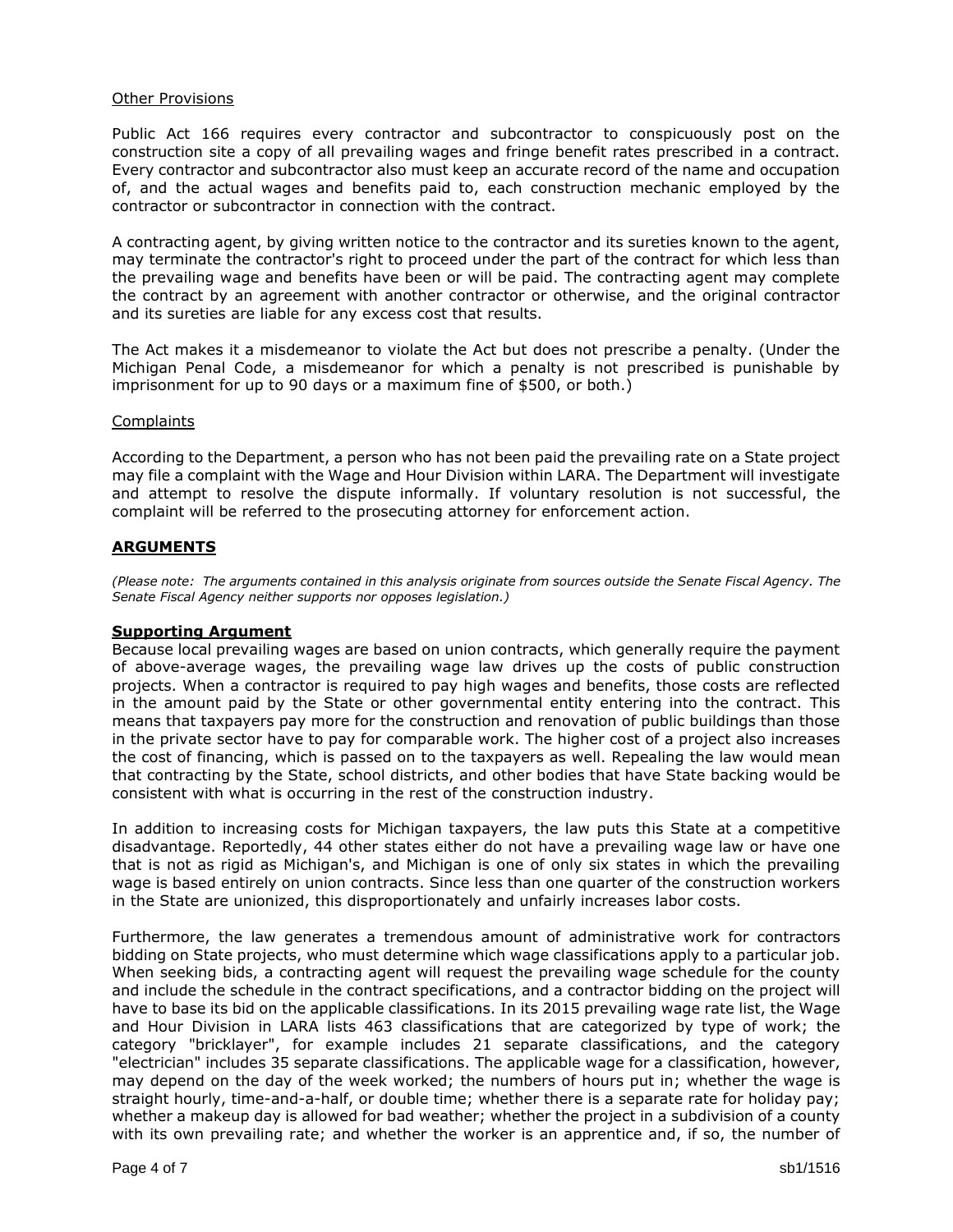months or years he or she has worked. Since a separate list is created for each county, and each county might contain multiple subdivisions, considering all of the potential variations for the different classifications, it is possible to count over 300,000 classifications statewide, according to the Associated Builders and Contractors of Michigan.

Identifying the classifications that apply to a project is not only difficult but also costly, which contributes to the costs ultimately passed on to the taxpayers. In addition, while the process is complex and demanding for all contractors, it is especially burdensome to nonunion contractors, who might not understand the nuances of union work classifications. It also may prevent some small and minority-owned contractors from attempting to bid, if they do not have the resources to meet the demands of the law.

Repealing the law would open give more contractors an opportunity to compete on State construction contracts, and increased competitiveness would allow the State to seek out the best deal for a project. While the lowest-cost bidder would not necessarily get the contract, the State and other contracting agents would have more choices. To the extent that lower labor costs reduced the overall costs of construction contracts, tax dollars could be used to meet other needs of Michigan residents.

In addition, repealing the law would save the State the administrative costs of determining what wage rates prevail in a region, as well as the costs of enforcing the law and resolving complaints.

**Response:** Reportedly, states without a prevailing wage law do not have lower bids for construction projects. Rather, they have higher profits for contractors.

### **Supporting Argument**

In November 2013, Anderson Economic Group, LLC, (AEG) issued a report estimating that in each year from 2002 to 2011, the prevailing wage law created nearly \$225.0 million in added costs for the construction of public K-12 and higher education facilities in Michigan.<sup>6</sup> This was based on estimates that nearly \$3.0 billion in education construction expenditures are subject to the prevailing wage law each year, and of that amount, the cost of labor accounts for nearly \$900.0 million. The AEG analysis also estimated that Michigan's prevailing wage rates are approximately 25% higher than the private market. According to the report, if the additional amount resulting from the prevailing wage had not been spent, K-12 schools would have saved \$137.0 million, while community colleges and institutions of higher education would have saved \$87.0 million, each year between 2002 and 2011.

Earlier reports by the Mackinac Center for Public Policy also concluded that the prevailing wage law increases labor costs, thereby increasing the costs of government construction contracts. In September 1999, the Mackinac Center reported on an analysis of construction costs and employment rates for then-recent periods with and without a prevailing wage law.<sup>7</sup> Among other things, the study compared the creation of construction jobs during the 30 months after the law was invalidated by the Federal court (December 1994 to June 1997) and the preceding 30-month period when the law was in effect. The study found that 78.61 construction jobs were created for each 1,000-job increase in total employment between June 1992 and December 1994. However, "In the two-and-a-half years without an operative prevailing wage, Michigan employers created 116.27 new construction jobs per 1,000 total new jobs, an increase of nearly 48 percent." In addition, "During the 30-month period of no prevailing wages in Michigan, there is evidence of numerous government construction projects being carried out with significant savings arising from the use of non-union scale labor."

 $\overline{a}$ 

<sup>&</sup>lt;sup>6</sup> "The Impact of Michigan's Prevailing Wage Law on Education Construction Expenditures", Anderson Economic Group, LLC, by Alex L. Rosean, Senior Consultant, Commissioned by Associated Builders and Contractors of Michigan, 11-13-2013.

<sup>7</sup> "Michigan's Prevailing Wage Law and Its Effects on Government Spending and Construction Employment", Mackinac Center for Public Policy, by Richard Vedder, Ph.D., September 1999.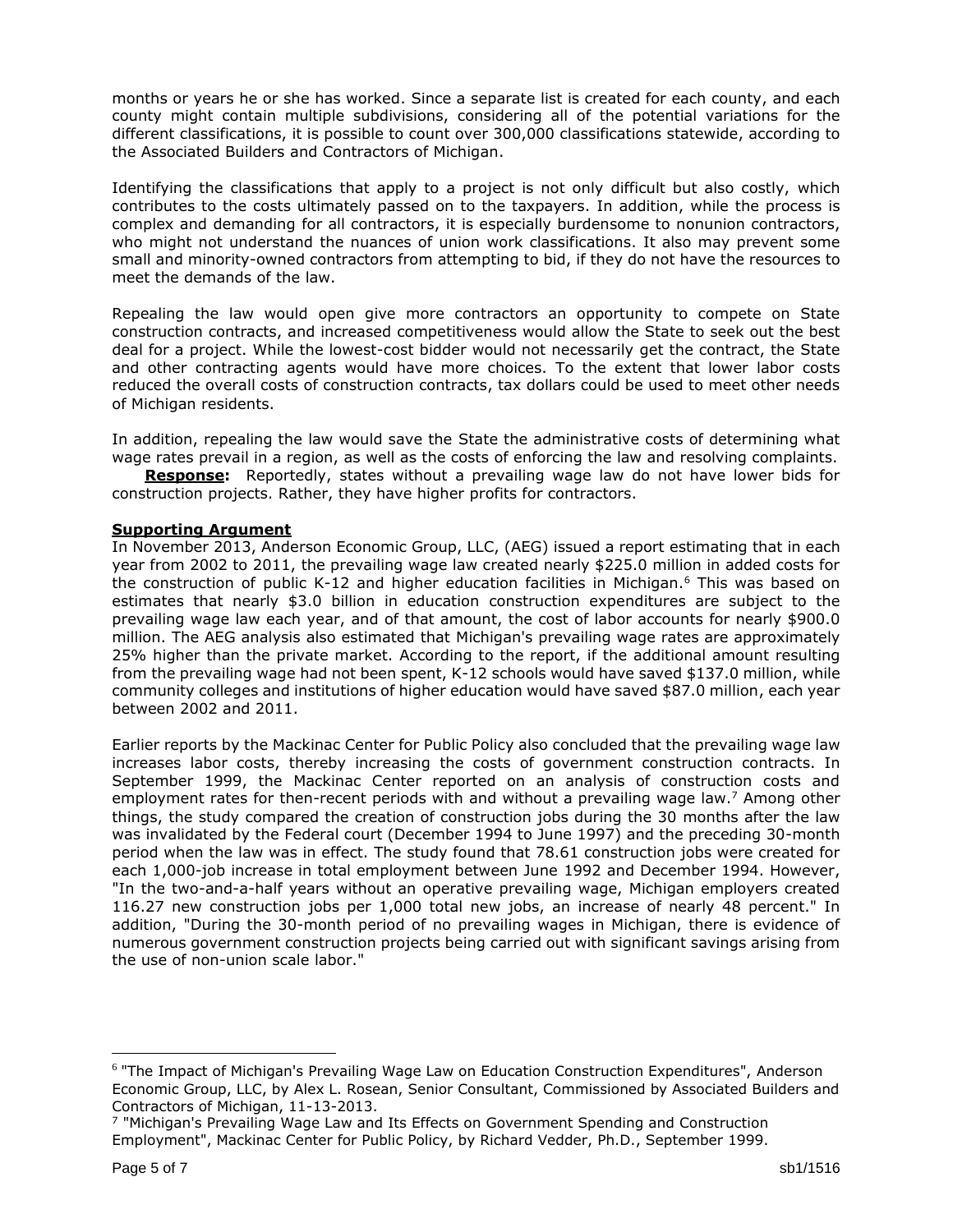The Mackinac Center issued another report on the prevailing wage in 2007. $8$  This report came to the following conclusion: "The prevailing wage law forces the payment of union wages on state construction projects despite the fact that union workers made up just 22.1 percent of the construction work force in Michigan in 2006. In the process, the law provides a boost in compensation of 40 percent to 60 percent to construction workers who already receive wages well above the average for workers in this state. This cost is ultimately passed on to Michigan taxpayers, who lose \$232 million annually -- a conservative estimate calculated in 2002 dollars -- without any discernable benefit for the vast majority of Michiganians."

**Response:** Although it is possible to calculate the difference between union wages and nonunion wages, and to conclude that the amount of this difference is added to the costs of a construction contract subject to the prevailing wage law, it cannot be assumed that the cost of the project would be reduced by that amount if union wages were not paid or that taxpayers would experience savings if a lower bid could be accepted. While a low bid might produce temporary savings, ultimately costs are likely to be driven up by a number of factors, especially if the bid is artificially low. For example, change orders probably occur during the course of any construction project but are more prevalent when a bid is low. Expensive repairs might be needed if the quality of the work is shoddy, and liability might be an issue if safety standards are not met. Any of these factors may lead to costly litigation, as well.

### **Opposing Argument**

The prevailing wage law benefits the public, workers, the economy, and the construction industry in a number of ways. First, everyone benefits from increased safety when a project uses highly trailed skilled labor. The workers themselves risk fewer accidents on the job site, and members of the public are exposed to fewer hazards when construction is not substandard. It simply is unwise to hire low-paid, low-skilled workers to build schools, bridges, office buildings, hospitals, and other public facilities.

The prevailing wage law supports training through union apprenticeship programs and otherwise, attracts young people to the construction trades, and keeps trained workers in the State. Repealing the law would have the opposite effect: driving skilled workers away and opening the door to outof-State contractors who would underbid Michigan companies and replace Michigan workers with lower-paid, less-skilled, and likely transient laborers. By ensuring that Michigan continues to have a well trained, highly skilled construction labor force, the law helps the State remain competitive.

In addition, workers who receive decent wages provide stability in the labor market and have more disposable income. Higher wages also are associated with increased productivity, which benefits not only the employers but also the taxpayers who are paying for the State-supported projects. When local construction firms are not underbid by out-of-State contractors, they are able to expand their operations and invest in their communities. Higher earnings for both workers and businesses boost other local enterprises, such as restaurants, real estate agencies, retailers, and accounting firms.

**Response:** With respect to claims of increased safety due to the prevailing wage law, the same construction codes apply whether a project is subject to the law or not, so safety should not be affected. Also, training can be provided through programs unrelated to unions, such as community college programs and on-the-job training.

# **Opposing Argument**

A recent study by the Midwest Economic Policy Institute examined the potential impact of repealing Michigan's prevailing wage law.<sup>9</sup> A report published in June 2015 contains the following conclusion: "Ultimately, the prevailing wage for publicly-financed construction projects is a positive economic development tool providing substantial benefits to workers, contractors, families, and the overall economy. Weakening or repealing Michigan's prevailing wage law will not reduce the cost of public construction and is not in the best interest of taxpayers. Instead, repeal would result in job losses

 $\overline{a}$ 

<sup>8 &</sup>quot;The Effects of Michigan's Prevailing Wage Law", Mackinac Center for Public Policy, by Paul Kersey, 2007.

<sup>9 &</sup>quot;The Cost of Repealing Michigan's Prevailing Wage Policy: Impacts on Total Construction Costs and Economic Activity", Midwest Economic Policy Institute, by Kevin Duncan, Ph.D., Alex Lantsberg, MCP, AICP, and Frank Manzo IV, MPP, 6-25-2015.